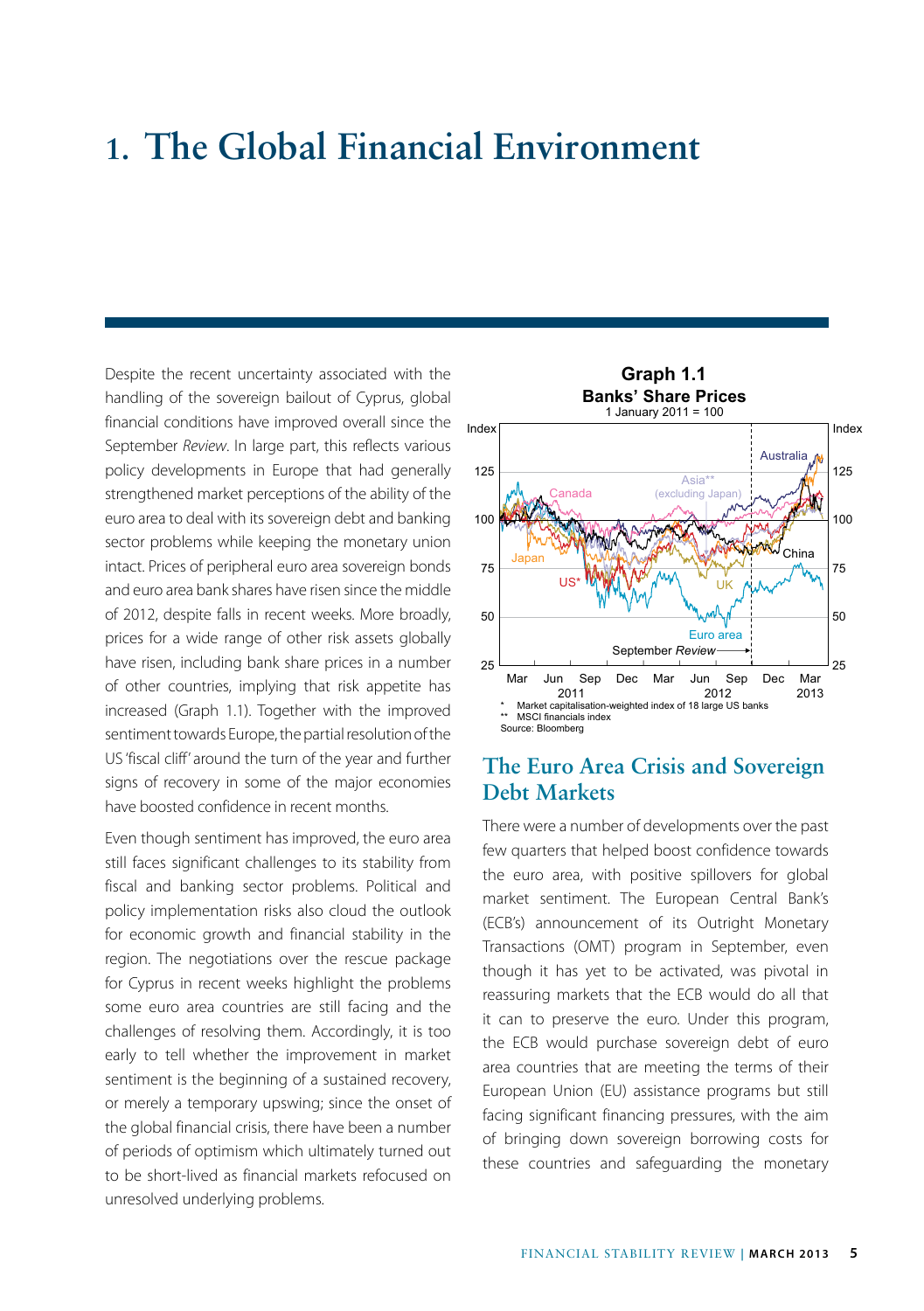transmission mechanism in the euro area. When it was announced, it was widely expected that Spain would request a full EU assistance program in order to qualify for OMT. However, the implicit support provided by OMT has brought down Spanish sovereign bond yields and so far avoided the need for the country to go down this route. More recently, Ireland and Portugal – which are already on EU assistance programs – have successfully auctioned sovereign bonds, thereby moving closer to 'full market access' which is another precondition for OMT purchases.

After protracted negotiations, the EU, ECB and International Monetary Fund (IMF) agreed to adjust Greece's aid program and debt position in late November. The interest rate charged on loans extended by other euro area nations was lowered, the maturity of existing loans was extended and a buyback of Greek bonds held by private sector investors was carried out. These adjustments, along with agreed fiscal and structural reforms, were designed to put Greece's sovereign debt position on a more sustainable path. However, there is still considerable doubt about whether Greece can meet its new fiscal targets, particularly given the country's weak economic performance.

In Spain, an independent stress test of the banking system completed in late September provided greater clarity about the size of capital shortfalls, estimating the public cost of bank recapitalisation at around €40 billion (considerably lower than the €100 billion that was potentially available from the EU). The recapitalisation of troubled banks commenced in December, together with the transfer of problem loans to a newly created 'bad bank'. Though these measures appear to have restored some confidence and improved funding conditions, Spain's weak economy and property market conditions are still creating a challenging environment for many of its banks.

At the European level, broad agreement has been reached on the implementation of a single bank supervisory mechanism, expected to come into effect in about a year. The ECB will have ultimate responsibility for supervising all euro area banks, although it will directly supervise only the largest banks in each country, delegating supervision of the others to national supervisors. Under this new supervisory framework, it is expected that the European Stability Mechanism (ESM), the euro area's permanent bailout fund, will be able to directly recapitalise banks that experience losses in the future. However, there has been opposition from some countries to allowing the ESM alone to recapitalise euro area banks that have had to write down legacy assets, with the suggestion that national governments be required to boost these banks' capital before they receive any funds from the ESM. If the ESM were to be limited in this way, it could make the single supervisory mechanism less effective at reducing the destabilising link between sovereign and bank balance sheets.

More recently, there has been an increase in market uncertainty associated with the handling of an EU/IMF rescue package for Cyprus, which will be the fourth euro area country to receive such a package since the sovereign debt crisis began. To prevent Cyprus' sovereign debt burden rising to an unsustainable level, the EU and IMF had insisted that the country mobilise around €6 billion of internal resources to go with their €10 billion loan. Initially, there was a proposal to do this via a one-off 'tax' on deposits in Cypriot banks, including on deposits under €100 000 that were covered by a deposit guarantee scheme, though this was met with widespread opposition. Following further negotiations, an alternative approach was agreed in recent days in which insured depositors would be protected but uninsured depositors and other bank creditors would face large losses as part of a significant restructuring and downsizing of the country's banking system. Even though it did not go ahead, the unusual step of proposing a haircut on insured deposits could in the future raise concerns about the credibility of other EU deposit guarantees.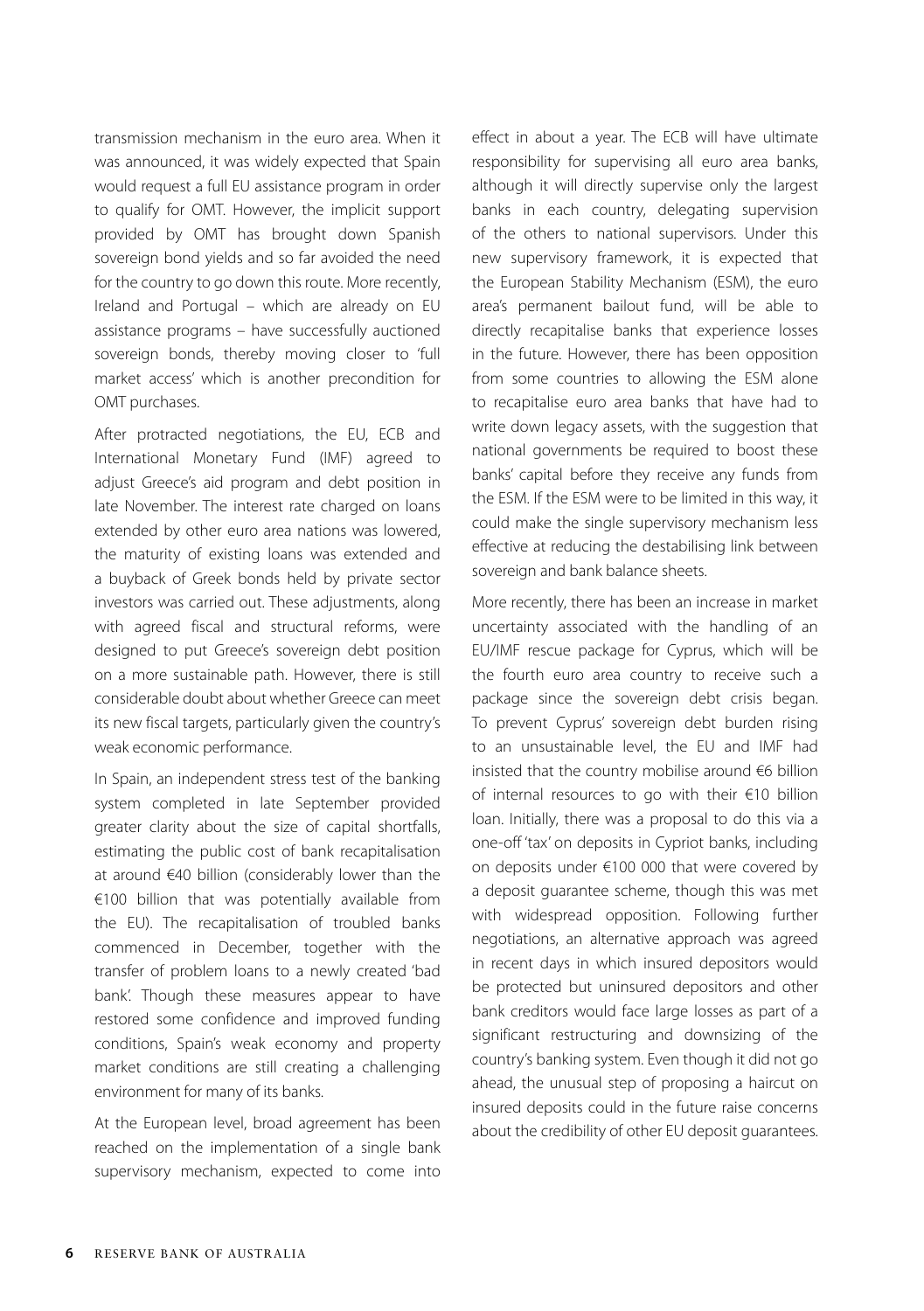Even though the euro area economy remains **Graph 1.3** weak, the ECB's commitments and other policy developments have generally bolstered investor confidence in euro area periphery government bonds, allowing spreads on these bonds to narrow (Graph 1.2). While spreads have widened again somewhat in response to recent events such as the inconclusive Italian election and the Cyprus bailout, the reaction has so far been limited, with peripheral bond yields still significantly lower than they were in the middle of 2012.



The easing of concerns about a possible break-up of the euro area since the middle of last year has also helped staunch some of the capital outflows from the troubled euro area economies that had been evident over the previous year or so, though financial fragmentation in the region is still greater than before. Since the September *Review*, safehaven deposit flows from peripheral economies into Germany have slowed considerably and some countries, Greece in particular, have experienced a notable repatriation of domestic deposits (Graph 1.3). Foreign holdings of sovereign bonds issued by some troubled countries, such as Spain, have increased in recent quarters, after declining over the previous year.

Outside of the euro area, government bond yields in most advanced economies have been relatively steady, or up a little at the long end of the yield



curve, over the past six months. Although yields remain low and other indicators of demand for safer sovereign assets strong, some of these governments have nonetheless tightened fiscal policy to address their high debt levels. If the fiscal adjustment is front-loaded, it could stymie the economic recoveries in those countries, which would make the task of repairing bank balance sheets more difficult. In this respect, the partial resolution of the 'fiscal cliff' in the United States was a positive development in that it averted a significant near-term tightening. While some automatic spending cuts did commence in March, they are not anticipated to be severe enough to derail the emerging recovery.

In the United Kingdom, however, fiscal tightening has been quite extensive and this might have had a greater effect on economic growth. Given that the profitability of UK banks has been lower than at banks in some other non-euro area advanced economies (see below), the implications of weaker growth for the financial system could also be greater. Although Moody's downgrade of the United Kingdom's sovereign credit rating in February had little lasting effect on UK bond yields, sovereign yields more generally remain sensitive to political or other shocks. Since many financial institutions are highly exposed to the debt of their sovereign,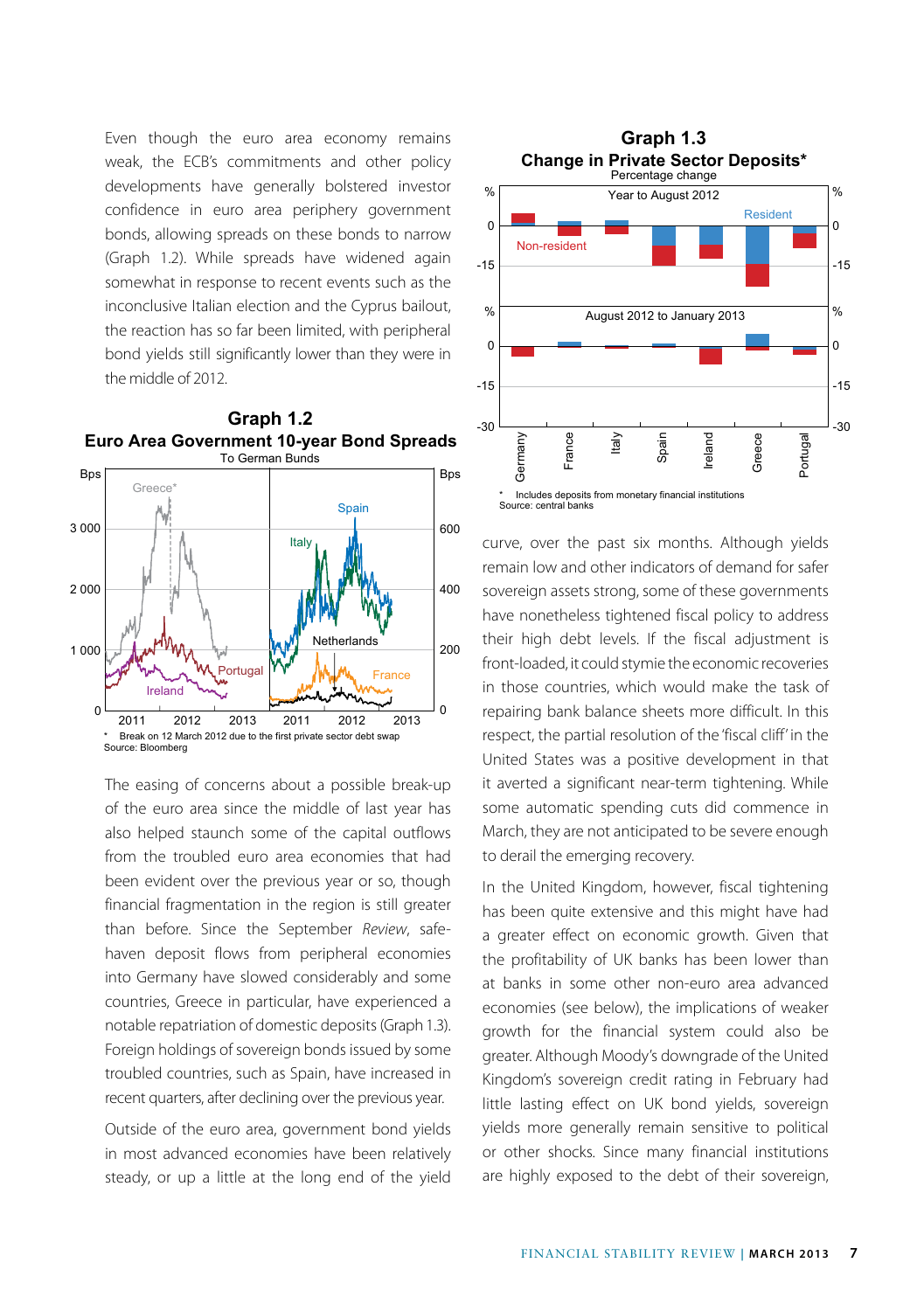a sudden large increase in yields would impose significant losses on banks, insurance companies and pension funds.

## **Bank Funding Conditions and Markets**

The improvement in global market sentiment over recent quarters has been reflected in easier funding conditions for many euro area banks. Spreads on short-term unsecured interbank loans are now around their lowest levels since mid 2007, and differentiation in spreads across banks has narrowed as perceptions of relative credit quality have converged somewhat (Graph 1.4). Secured (repo) lending rates have drifted above zero in recent months, after being slightly negative for most of the second half of last year. The volume of interbank lending remains low, however, partly because many banks are still flush with central bank funding, despite repayments by some. Around €240 billion out of a total of around €1 trillion in three-year funding provided by the ECB in late 2011 and early 2012 was repaid early by euro area banks. Data on ECB lending by country indicate that banks from France, Germany and Spain accounted for a significant share of the early repayments.

Euro area banks' access to term funding markets has also improved since the middle of 2012. Yields on



bonds issued by euro area banks have declined over this period and differences in the borrowing rates faced by individual banks have narrowed, though peripheral banks continue to face a sizeable premium compared with banks from the core countries. Euro area bank bond yields are now around the same levels as bond yields for similarly rated non-financial corporates, after having been above them for the past few years, which is consistent with the perceptions of reduced default risk among banks (Graph 1.5).



Despite the reduction in yields, euro area bank bond issuance has remained subdued in recent months, partly because weak asset growth has limited banks' financing needs. Euro area banks have issued around €165 billion in bonds since October last year (Graph 1.6). This is well down on the issuance levels seen in the first half of 2012, though a large part of that earlier issuance was retained within the banking sector to provide it with additional collateral for central bank funding; there has been less of this collateral-driven issuance recently as banks have been reducing their reliance on central bank financing. Covered bonds have accounted for a smaller share of recent bank bond issuance than was the case in early 2012, consistent with improved market appetite for unsecured debt. In line with weak economic activity, euro area banks' aggregate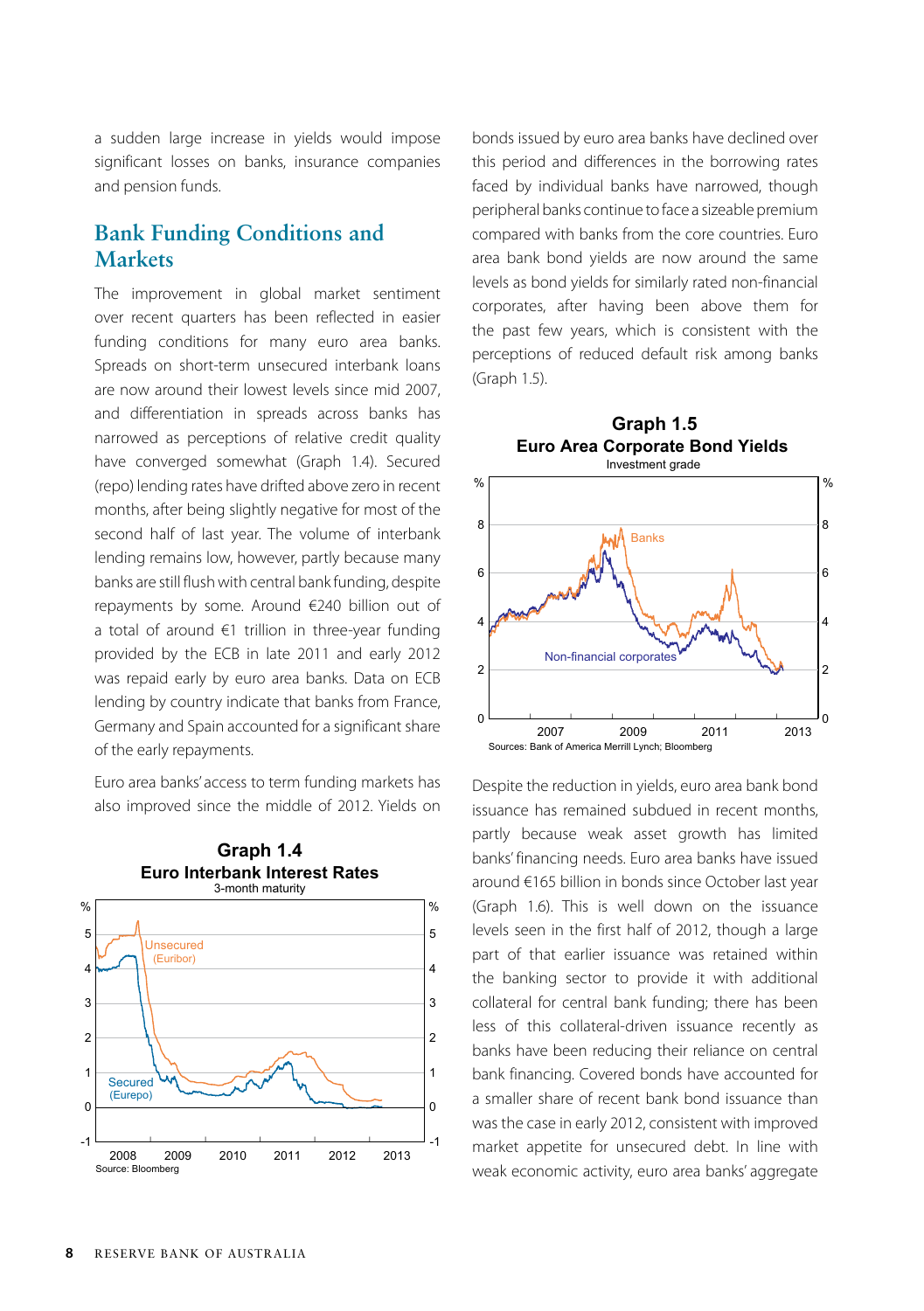

outstanding deposits have been contracting in recent quarters, despite the recent increases in deposits in some of the region's most troubled economies (discussed above).

Bank funding conditions in the major banking systems outside the euro area have continued to improve, with bank bond yields falling further over the past six months. Nonetheless, bond issuance by banks is still generally subdued by historical standards. Partly this reflects slow credit growth in these economies, but many banks have also been continuing to increase the share of their funding from customer deposits. Some banks have been trying to reduce their reliance on market-based sources of funding that are perceived to be less stable. The shift towards deposit funding is also likely to have been partly demand driven, as investors have been attracted to the safety of deposit insurance in a more uncertain and volatile global financial environment. In the United States, for example, temporary unlimited coverage of non-interest bearing deposits had been in place between October 2008 and end 2012, coinciding with a period in which banks' non-interest bearing deposits increased substantially; a combined cap of US\$250 000 per depositor was reinstated from the beginning of this year.

#### **Banks' Profitability and Capital**

Profits of the large banks in most of the major advanced economies increased last year, though returns on equity generally remain well below pre-crisis averages (Graph 1.7). In the euro area, aggregate return on equity for the largest banks increased to around 1¼ per cent in 2012 after being slightly negative in 2011. Much of this increase came from improved trading income in the latter part of the year, and the absence of special factors that had affected performance in 2011, such as goodwill charges at large Italian banks and writedowns on holdings of Greek debt. Underlying profitability in the euro area is still being weighed down, though, by weak asset performance, balance sheet contraction and narrow net interest margins. In the United Kingdom, weak net interest income and significant legal costs arising from earlier inappropriate business practices, notably the mis-selling of payment protection insurance, have continued to weigh on the large banks' profits; aggregate return on equity for the five largest UK banks was close to zero in 2012, down from 3 per cent in 2011.

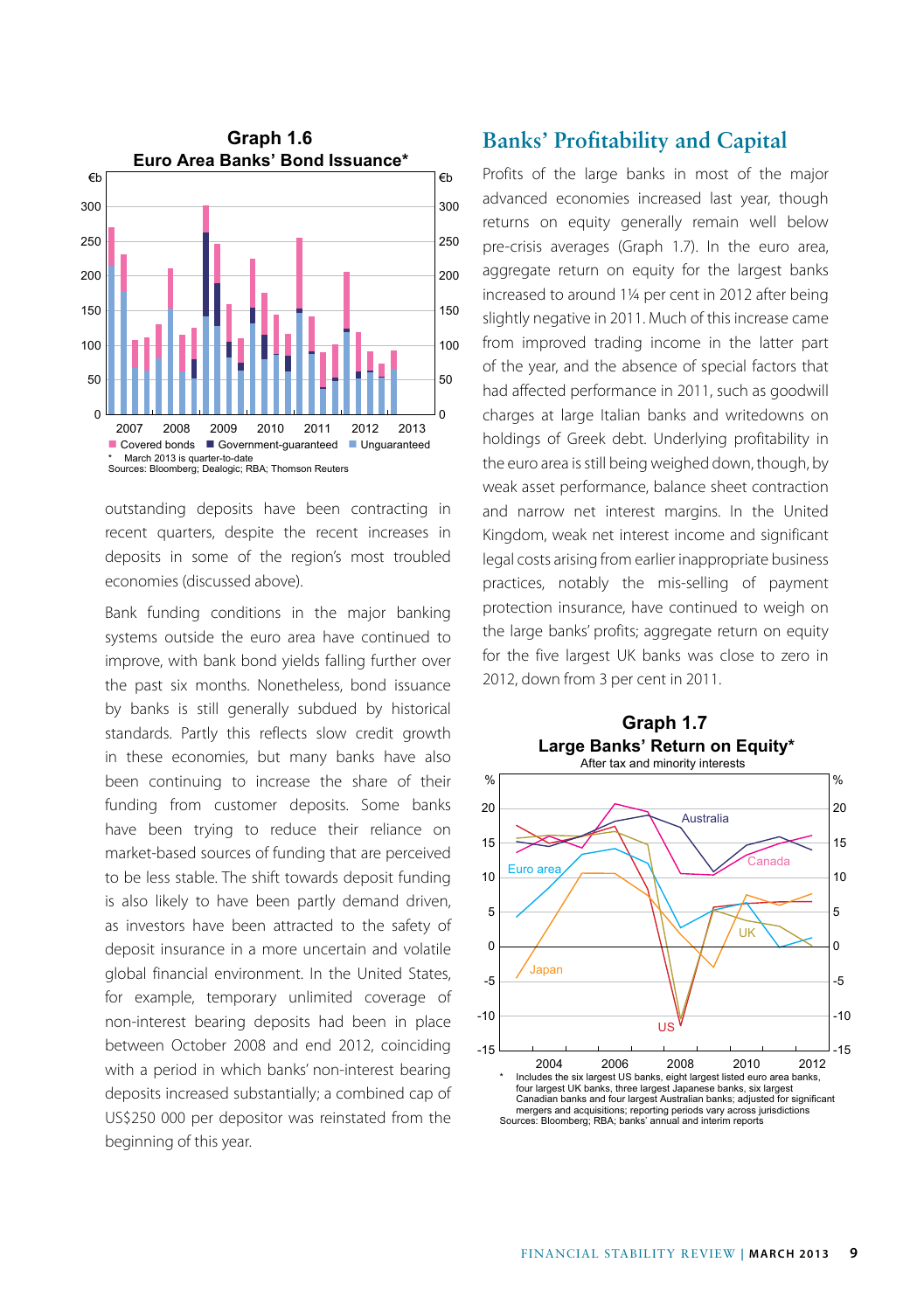While the profitability of US banks has improved over recent years, profit growth has been limited by the slow recovery of the US economy and, in a number of cases, ongoing legal expenses associated with the resolution of previous poor mortgage practices. Muted credit growth and narrower net interest margins associated with the prolonged low interest rate environment have also weighed on banks' net interest income. Loan-loss provisions have now broadly stabilised after falling over the previous few years. Across all institutions insured by the Federal Deposit Insurance Corporation (FDIC) in the United States, the share of loss-making institutions declined to 14 per cent in the December quarter of 2012, down from 20 per cent the year before, but above the pre-crisis average of about 6 per cent.

Most large banks in the major banking systems have continued to strengthen their capital positions over the past year in response to market and regulatory pressures (Graph 1.8). On a pre-Basel III basis, aggregate Tier 1 capital ratios of large banks are now at least 12 per cent in all of the major banking systems, a significant increase from the levels of around 8 per cent that were common before the crisis. The large Swiss and Nordic banks have been



**Large Banks' Basel I/II Tier 1 Capital\* Graph 1.8**

Fier 1 capital ratios across banking systems are subject to definitional<br>differences; reporting periods vary across jurisdictions; includes the weighted<br>average of 18 large US banks, 52 large institutions from across the e

results

Sources: Bloomberg; FDIC; RBA; SNL Financial; banks' annual and interim reports

subjected to capital requirements that are notably higher than those in some other jurisdictions.

In the euro area, the large banks increased their aggregate Tier 1 capital ratio by a little over 1 percentage point over the year to December, to 12 per cent, mainly by reducing their risk-weighted assets. There remains a large degree of dispersion, though, as some euro area banks are still struggling to accumulate capital due to their low profitability and equity valuations. Accordingly, a number of them have needed to be recapitalised in recent months, especially in the troubled peripheral economies. As noted, the Spanish banking sector is undergoing considerable restructuring, with the four state-controlled banks receiving public capital injections in December and recapitalisations of a number of other Spanish banks having occurred in March. In accordance with Greece's EU/IMF aid program, the four major Greek banks are expected to be recapitalised soon, while the Italian bank Monte dei Paschi di Siena recently received its second injection of government capital. Public interventions have also occurred in a number of other countries: SNS Reaal (the fourth-largest bank in the Netherlands) was nationalised in early February and Dexia received its second capital injection from the Belgian and French governments in December.

As their profitability is still generally subdued, banks have sought to bolster their retained earnings and therefore capital by limiting their dividend payouts. For example, many banks in Europe (including the United Kingdom) are still paying little or no dividends to common shareholders, as their profitability remains weak and some are yet to fully repay public capital received during the crisis (Graph 1.9). By contrast, dividends paid by large banks in the United States have been increasing for the past couple of years as their profitability has recovered, though they remain well below pre-crisis levels and the resulting payout ratios are below average. Some large US banks have recently announced plans to further increase their capital distributions (through higher dividends and/or share buybacks) following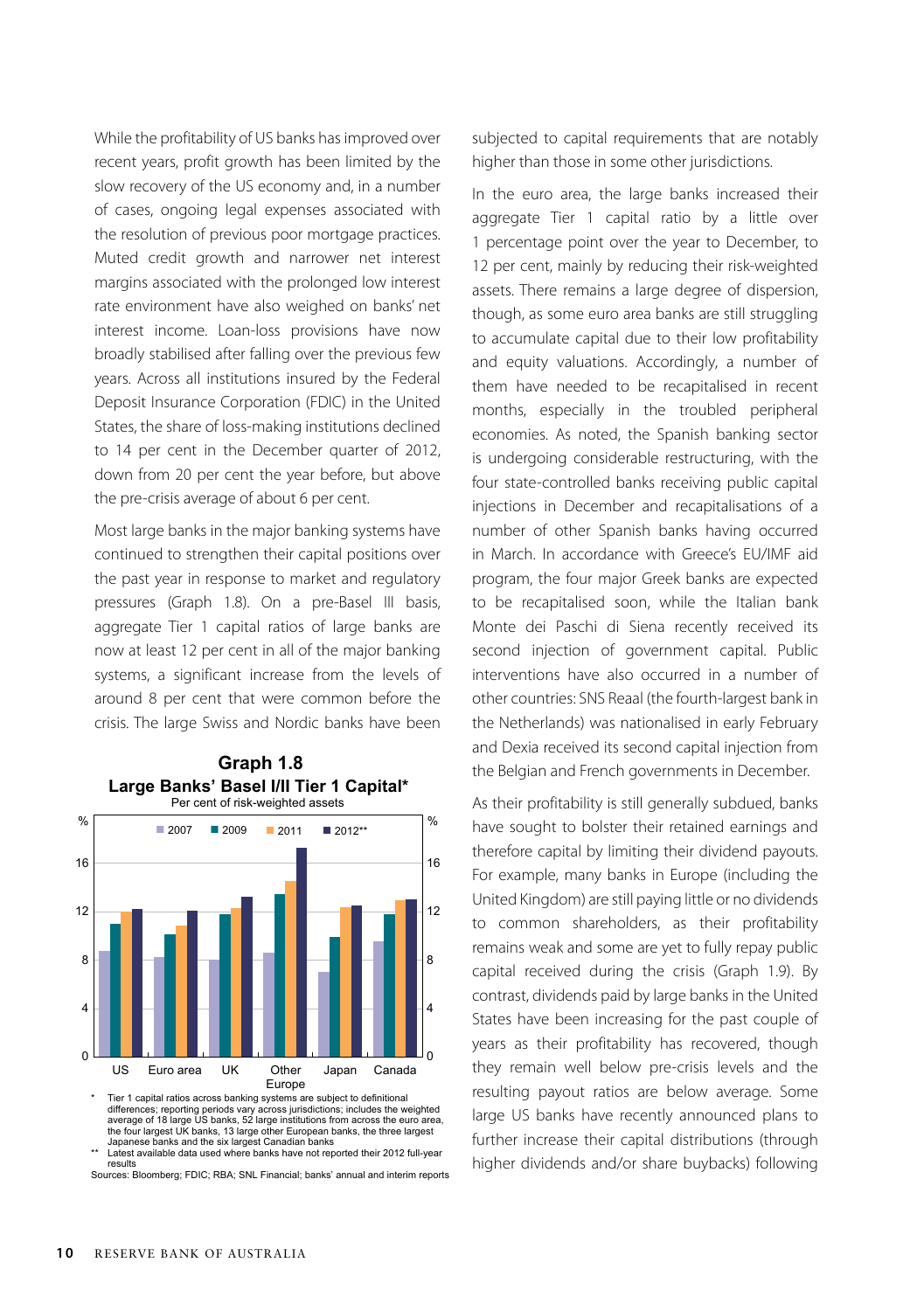the latest round of supervisory stress tests. The US Federal Reserve approved most large US banks' capital plans, though JP Morgan and Goldman Sachs received conditional approval owing to apparent weaknesses in their capital planning processes; these two institutions will be required to resubmit their plans by the end of September.



Another way banks have been able to increase their regulatory capital ratios is by reducing their risk-weighted assets, such as by allowing asset portfolios to run off or by selling them completely. This kind of deleveraging has been particularly notable among euro area banks over the past year given the greater difficulties these banks have had increasing their capital. Across the major banking systems, reductions in risk-weighted assets over the past few years have coincided with a steady fall in average risk weights. In repairing their balance sheets, banks have tended to shed non-core assets with above-average risk weights, and have increased their holdings of lower-risk securities, such as government bonds, which will help them meet forthcoming liquidity requirements under Basel III. There have been concerns, however, that some banks may be overstating their reported capital positions by using overly optimistic assumptions in their internal risk models. This has prompted a number of global and country-level initiatives to improve the reliability and consistency of banks' risk-weight calculations (see the 'Developments in the Financial System Architecture' chapter). As discussed further below, a few European jurisdictions are also concerned that their banks may be forbearing on problem loans and that these banks' capital positions may weaken if economic conditions do not recover as anticipated.

Investor scepticism over banks' asset valuations may be one factor explaining the persistently low equity valuations of euro area banks. The price-to-book ratio – the market valuation of equity compared with the book valuation – remains well below 1 for euro area banks, despite increasing since the first half of 2012 (Graph 1.10). Low equity valuations may also reflect investors' expectations that banks' profitability will remain subdued and/or an additional risk premium to compensate for heightened uncertainty. While the price-to-book ratios for US and UK banks had also been below 1 for much of the past two years, they have recently been much closer to 1, consistent with the improved investor sentiment towards these banks.

Looking ahead, banks' capital positions will also come under pressure as the new Basel III bank capital standards come into full effect. Implementation of the new standards, which was due to begin this year,

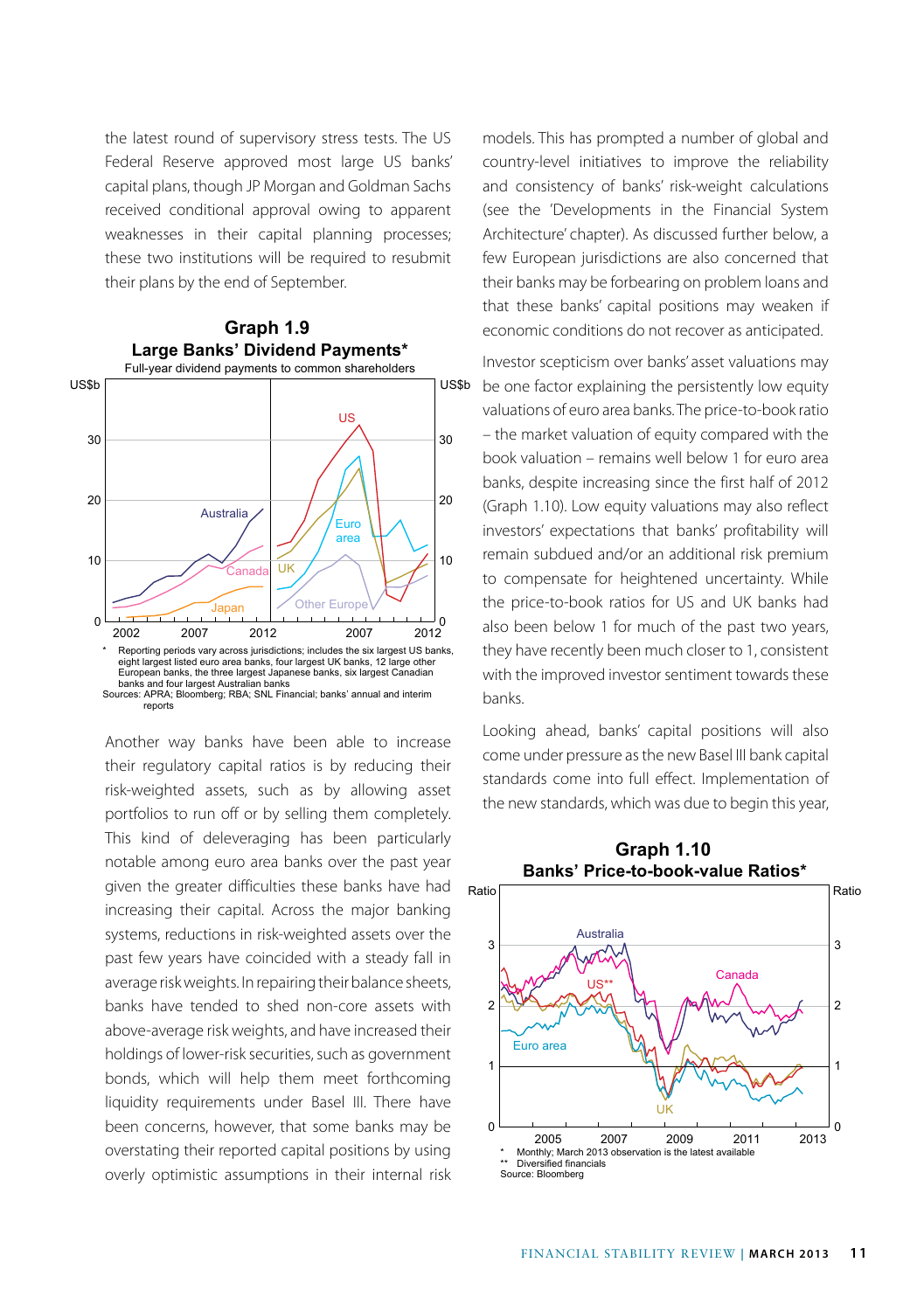was recently delayed in Europe (including the United Kingdom) and the United States. Even so, most of the large global banks have started reporting their capital ratios on a Basel III basis. The Basel III common equity Tier 1 capital ratio, which includes stricter definitions of common equity and higher risk weights, is about 2½ percentage points lower for these banks on average compared with current definitions. They all have a ratio above 7 per cent though, according to their most recent reports, and therefore are above the minimum that will eventually be required under the Basel III framework (Graph 1.11). However, many of these banks will need to improve their common equity positions further, partly to meet the extra capital buffers that will be required of them for being systemically important.



**Basel III Common Equity Tier 1 Capital Ratios\* Graph 1.11**

capital ratio assuming full implementation of Basel III Source: banks' financial disclosures

# **Credit Conditions and Asset Quality**

Reflecting weak economic activity and market pressures on banks, credit conditions have remained tight in the euro area in recent quarters. Despite banks reporting some improvement in their access to funding, the ECB's bank lending survey showed that a net balance of euro area banks continued to tighten their business and household loan standards in the September and December quarters last year (Graph 1.12). The survey also showed that credit demand had fallen further, though this was partly because some larger businesses were substituting towards (relatively inexpensive) non-intermediated debt financing. Aggregate euro area credit contracted slightly over the year to January, as modest (and declining) growth in household credit was more than offset by a fall in business credit. The contraction in credit has been particularly pronounced in the more troubled economies in the region, particularly in Greece, Portugal and Spain. The pick-up in corporate bond issuance in the euro area since 2011 has been notable, particularly given that the euro area has traditionally been more reliant on intermediated finance. That said, smaller businesses generally do not have access to alternative sources of finance and so a continuation of tight lending conditions could impede economic activity.



Despite there being no change in the ECB policy rate since July, there was a further reduction in interest rates on new housing and business loans in the second half of 2012, including in the troubled peripheral economies (Graph 1.13). The reduction in rates has unwound some of the divergence in lending rates between the core and peripheral economies that had opened up over the past few years. Even so, businesses in France and Germany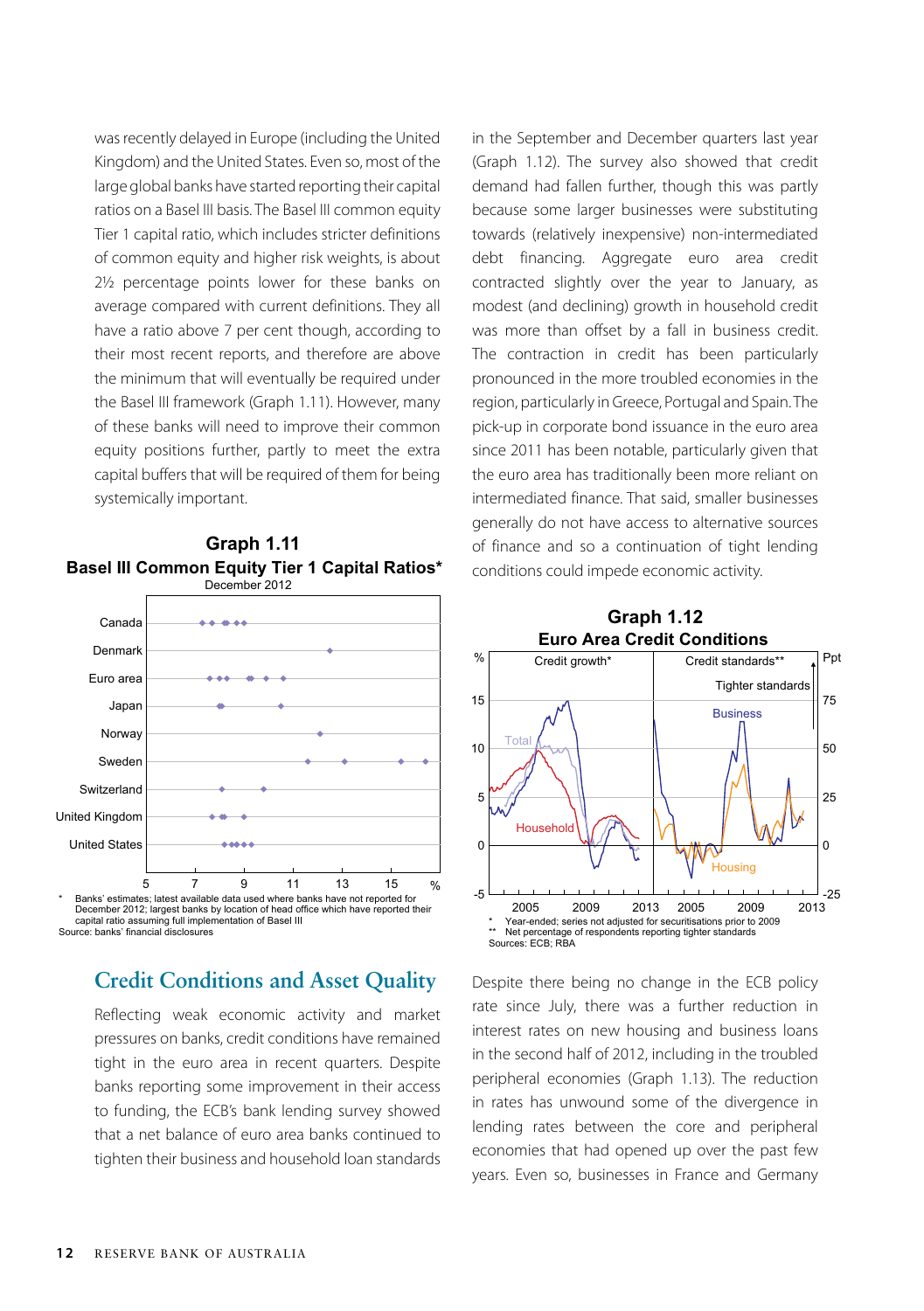

continue to face lending rates around 1 percentage point less than those in Ireland, Italy and Spain and about 3 percentage points less than in Greece and Portugal. With the exception of Spain, mortgage rates in the southern periphery are also still considerably above those in Germany.

A further deterioration in euro area banks' asset performance over 2012, associated with weakening economic activity, is one factor that has been contributing to the tight credit conditions in that region. The aggregate non-performing loan (NPL) ratio of the large euro area banks is estimated to have risen to about 7½ per cent at the end of 2012, up from about 2¼ per cent in mid 2007, driven by banks in the most troubled countries, as well as those with significant exposure to the Spanish property market (Graph 1.14). Particularly large increases of more than 2 percentage points over the year were recorded in the NPL ratios for a number of banks based in Cyprus, Ireland, Italy and Spain (information about NPL developments at Greek banks is limited). The two largest Spanish banks, which are more geographically diversified than their smaller counterparts, reported only modest increases in their NPL ratios over 2012.

Outside the euro area, credit has also contracted in the United Kingdom over the past year. To improve the availability of credit, the UK authorities introduced a 'Funding for Lending Scheme' in

July last year which provides access to lower-cost funding for banks that expand their lending to the real economy. Although nearly £14 billion was borrowed under the scheme during the December quarter 2012, lending by scheme participants still contracted by £2½ billion over the same period. However, a fall in borrowing costs and an increase in credit over January suggests that the scheme may have gained more traction this year. Credit growth in the United States remains subdued, as an ongoing contraction in housing credit has partly offset faster growth in business and consumer credit.

Asset performance in the major banking systems outside the euro area has continued to improve but is still weaker than the pre-crisis period in most advanced economies, consistent with generally subdued macroeconomic conditions. In the United States, the aggregate NPL ratio for the largest banks declined to 4½ per cent in December 2012, down from a peak of 7 per cent in early 2010 (Graph 1.14). The NPL ratio for residential real estate loans remains high, however, and rose further over 2012, partly as a result of new regulatory guidance requiring banks to reclassify loans to individuals that have filed for bankruptcy as non-performing (Graph 1.15). While conditions in the US housing market remain

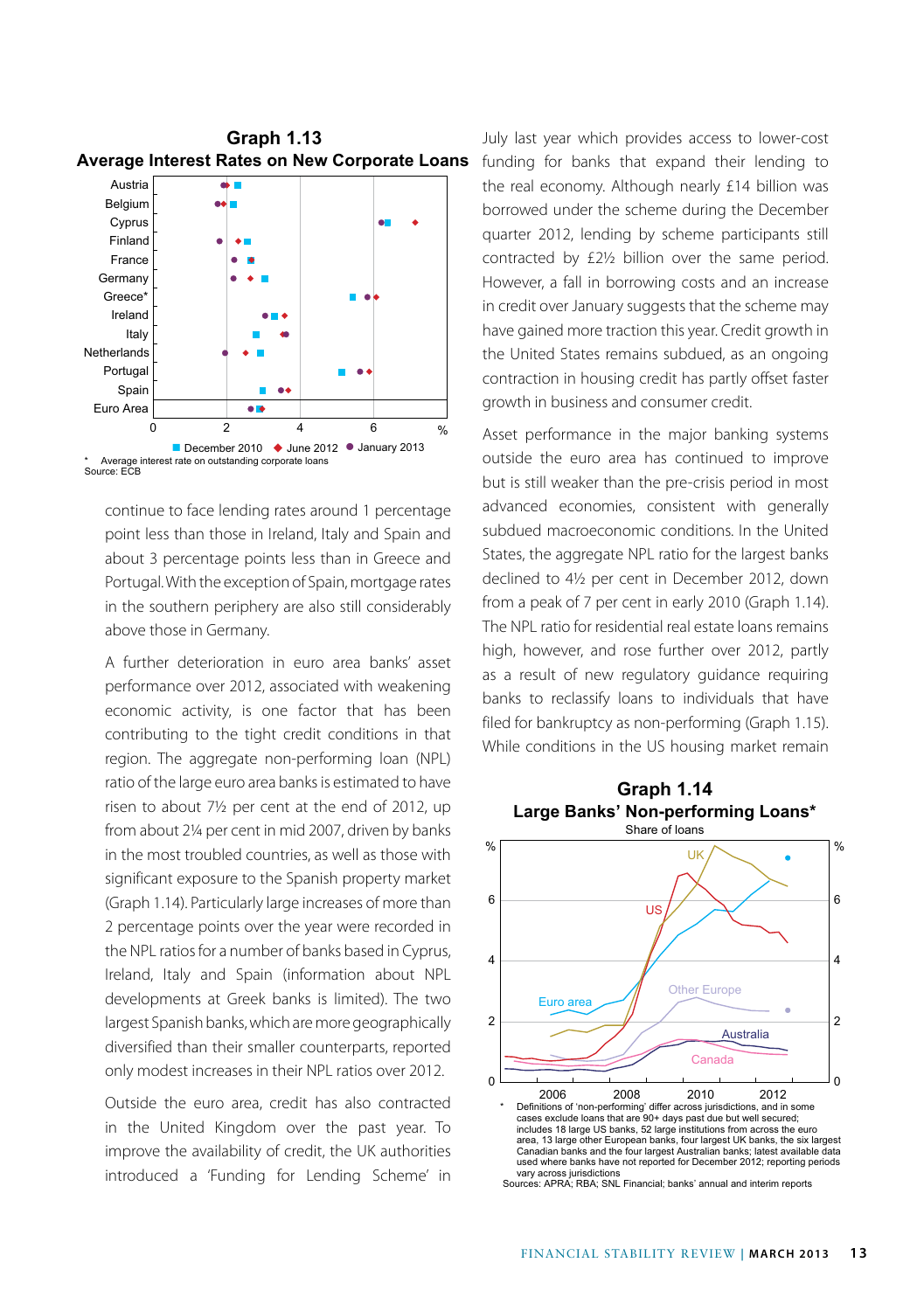

challenging, indicators such as construction activity and house prices have started to pick up. There are still a large number of borrowers in the United States facing repayment strain that have been reluctant to sell because they have been in negative equity. The recent pick-up in house prices could therefore encourage them to sell their homes, potentially tempering the overall recovery in house prices. Asset performance in other parts of the US banks' portfolios has continued to improve in recent quarters; NPL ratios for the commercial and consumer portfolios are now at levels usually seen during sustained economic expansions, while the ratio for the commercial real estate portfolio has also declined sharply from its peak, consistent with the partial recovery in commercial property prices (Graph 1.16).

While the large banks' aggregate NPL ratio has also been declining in the United Kingdom, it remains elevated at around 6½ per cent and the authorities there have raised concerns similar to those in the euro area about the adequacy of banks' provisioning for problem loans. Around one-third of UK banks' commercial property exposures are believed to be subject to forbearance, in that banks have restructured or otherwise modified the terms of loans to help struggling borrowers cope with the repayments and thereby avoiding having to



classify the loan as non-performing. The low level of corporate insolvencies in the United Kingdom, despite the run-up in debt during the boom, is thought to be linked to forbearance; 8 per cent of UK businesses report that they can only meet interest payments on their debt and are unable to pay down principal. It is also estimated that between 5 and 8 per cent of UK mortgages have been subject to forbearance, such as conversion to interest-only terms. Helping viable borrowers recover from temporary repayment difficulties can be prudent, but if banks are overly optimistic about the potential for borrowers to sustainably recover, it could result in large increases in their loan losses.

The European authorities have also highlighted forbearance of commercial property loans as a potential risk to banks' asset performance in some euro area countries. Commercial property prices remain depressed in many euro area countries, which has resulted in commercial real estate exposures generating concern for several euro area banks (Graph 1.16). For example, the problems of the recently nationalised Dutch bank SNS Reaal stemmed mainly from its domestic and Spanish commercial property portfolios.

Outside the United States, the United Kingdom and the euro area, banks in some other advanced economies have been experiencing more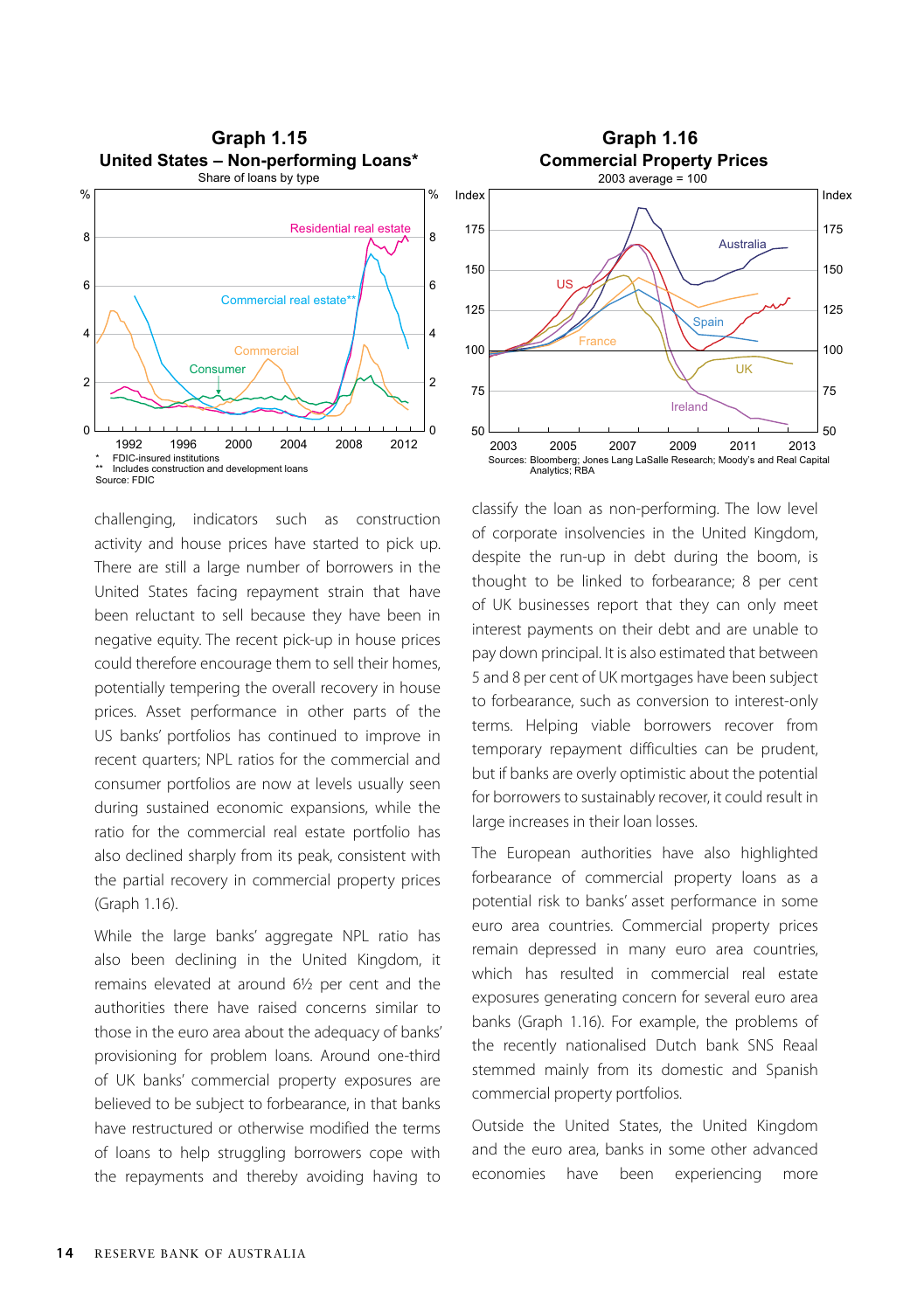favourable asset performance in recent years, **Graph 1.17** amid stronger economic activity and rapid house price appreciation (Graph 1.17). Several smaller open economies, including Canada, New Zealand, Norway, Sweden and Switzerland, have experienced faster credit growth and buoyant housing market conditions fostered by low interest rates and strong competition for mortgages. In some of these countries, monetary policy may have been constrained by exchange rate regimes and related considerations. Because a prolonged period of low interest rates can result in a build-up of credit risk long before inflation starts to rise, the authorities have instead sought to restrain mortgage lending through prudential measures, such as higher capital requirements and tighter lending standards. The authorities in Sweden and Norway, for example, have proposed increased capital requirements for residential mortgages through higher risk weights and capital add-ons, to address their concerns that banks' own models do not fully capture the systemic risks from their lending. Similar concerns prompted the Swiss authorities to recently activate their Basel III countercyclical capital buffer: Swiss banks will be required to hold additional common equity Tier 1 capital of 1 per cent of risk-weighted assets by September 2013 against their Swiss residential property exposures. In Canada, the government has tightened the criteria for government-guaranteed mortgage insurance in response to concerns about rising household indebtedness, since the government – rather than lenders – would bear the initial losses from any future downturn.

The strong pick-up in residential property prices in New Zealand recently, particularly in Auckland and Christchurch, has been accompanied by an increase in high loan-to-valuation ratio (LVR) lending. The Reserve Bank of New Zealand (the bank supervisor) has been investigating the possible role for prudential tools, such as sectoral capital requirements and restrictions on high-LVR mortgages, to constrain credit growth and reduce any overheating in housing markets. Any deployment of these kinds of tools would have implications for the major



Australian banks as their subsidiaries account for the bulk of the New Zealand banking system.

#### **Banking Systems in the Asian Region**

Banking systems in Asia remain solidly profitable. Despite the headwinds from the euro area financial crisis and the recent slowing in regional economic growth, NPL ratios in most banking systems in Asia are near cyclical lows (Graph 1.18). A number of larger banks in the region, particularly the Japanese banks, have been actively seeking to expand within Asia, which has helped offset the pullback by some euro area banks, particularly in areas such as trade and project finance on which Asian growth is quite dependent. Aggregate capital ratios across Asian banking systems have generally increased over 2012 and remain relatively high. This has put them in a good position to meet the Basel III capital rules that most banking supervisors in the region have begun to implement from the beginning of this year, consistent with the internationally agreed timetable.

Despite solid asset performance overall, a long period of strong credit expansion within a relatively low interest rate environment has raised a general concern about a build-up in credit risk. There has been a particular focus recently on loans made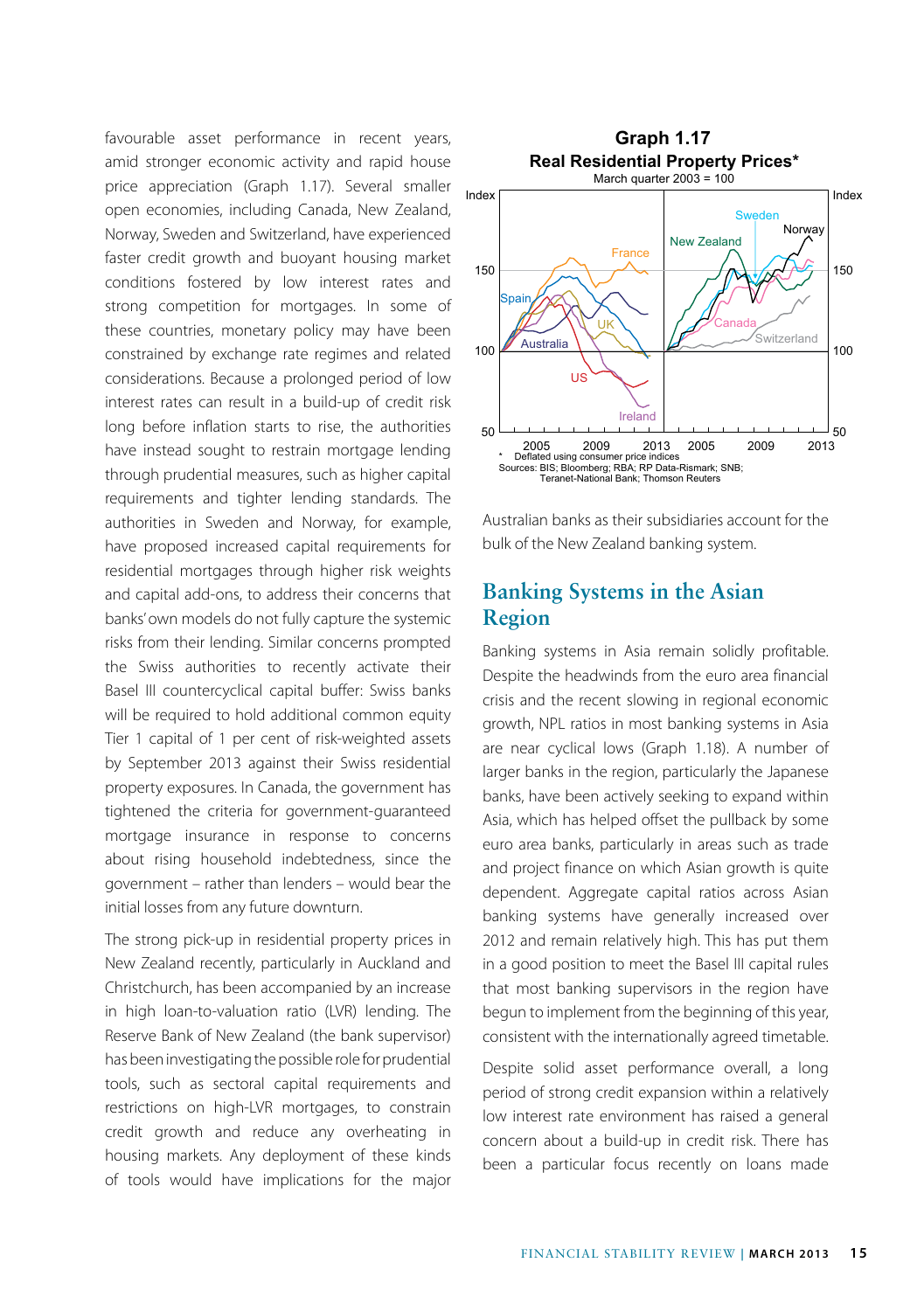

to trade-exposed companies with slowing profit growth (particularly in Korea, China and Indonesia). In Korea, the share of loans in arrears has increased over the past year driven by loans to large companies and low-income and self-employed households, particularly those in older age groups (Graph 1.19). Korean authorities have focused their supervisory oversight on loans for housing-related construction, shipbuilding and shipping, as a housing market downturn in the Seoul metropolitan area and soft external conditions are expected to weigh on these industries in particular. In India, the banks' NPL ratio has also started to rise from a low base. This is largely related to loans to 'priority sectors', such as agriculture and small business, to which domestic banks have been required to target 40 per cent of their total lending. Further deterioration in export performance and weakening property markets could raise NPL ratios in a number of countries in the region.

In China, the stock of NPLs on banks' balance sheets has continued to increase steadily since its trough in the September quarter 2011 (Graph 1.20). However, solid growth in lending has kept the aggregate NPL ratio on a downward trend and saw it reach a new low of just under 1 per cent in December 2012. This decrease was driven by





0

2012



 $\epsilon$ 

the five largest commercial banks, which account for about half of Chinese banking system assets. The aggregate NPL ratio of smaller banks, such as joint-stock and rural banks, rose slightly over 2012. Concerns remain over the quality of infrastructurerelated loans made to local governments during the 2009–2010 countercyclical credit surge and banks are commonly thought to be forbearing on some of these loans, which could result in higher loan losses in the future.

The strong issuance of wealth management products (WMPs) in recent years has also garnered attention and could present additional risks to the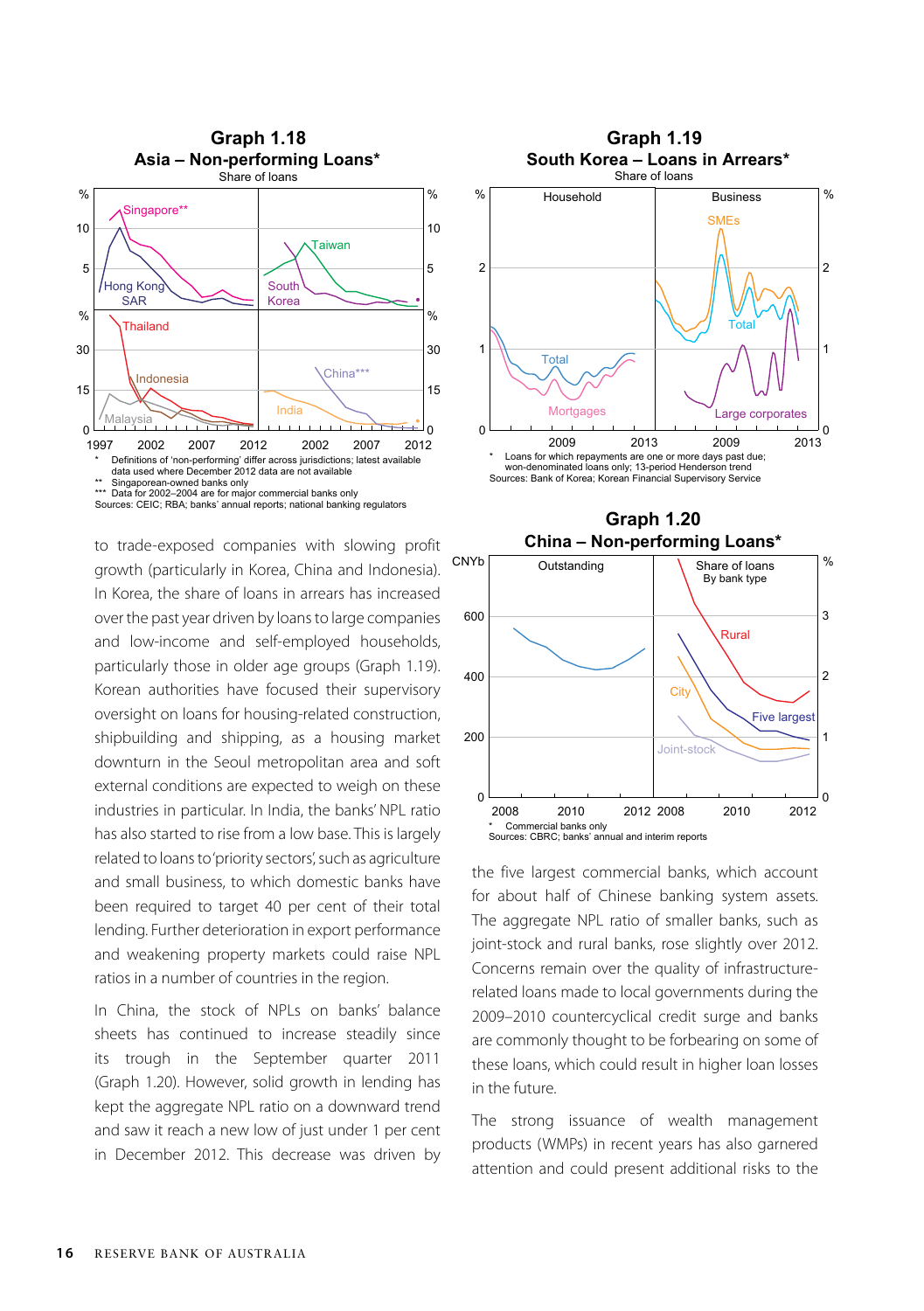Chinese banking system. These products are lightly regulated, higher-yielding alternatives to deposits typically offered to high-wealth individuals. Despite their short-term nature, the funds raised through these off-balance sheet vehicles are often invested in longer-term assets to generate higher returns; the resulting maturity mismatch exposes WMPs to refinancing risk. In addition, while the WMPs disclose little information about their credit risks, their underlying asset quality is likely to be poorer relative to banks' on-balance sheet exposures. These risks were highlighted by the default of a WMP marketed by a small bank in late 2012. Further defaults could put pressure on sponsoring banks and on the Chinese authorities to regulate the sector more tightly. There has been some media speculation that the Chinese authorities are looking at ways to increase transparency about banks' involvement in and risk exposure to WMPs.

Some countries in the Asian region have fixed or managed exchange rate regimes and have therefore effectively imported the exceptionally low interest rates prevailing in the large advanced economies. This has contributed to rapid property price increases in Hong Kong, as well as strong credit growth in both Hong Kong and Singapore (Graph 1.21). Regulators in these countries have responded by implementing further rounds of macroprudential measures in an attempt to restrict lending activity and growth in prices. In Hong Kong, regulators have sought to reduce speculative demand by increasing stamp duty on residential properties sold within three years of their purchase and imposing stamp duty on non-residents' purchases. Banks have also been instructed to lower their maximum LVRs for mortgages, apply a minimum 15 per cent risk weight to their mortgage portfolios and undertake stricter debt-serviceability testing of mortgage applicants. Similarly, the Singaporean authorities have sought to reduce investor and foreign demand by capping loan terms at 35 years for residential properties, decreasing maximum LVRs and increasing stamp duty on purchases of properties by non-citizens



and on purchases of second properties by citizens. Elsewhere, recent rates of credit growth seem to have broadly matched the pace of growth in incomes. The repeated steps some Asian countries have taken to tighten macroprudential policy settings over recent years in response to continued credit and property market expansion illustrates some of the challenges associated with calibrating and targeting these kinds of policies.

In China, earlier steps to ease monetary and fiscal policy settings have contributed to a recovery in property prices since the middle of last year. This pick-up in property prices has more recently led the Chinese authorities to implement a fresh round of measures aimed at curbing speculative demand. Measures implemented include the stricter enforcement of capital gains tax on property sales and increased minimum down payments and mortgage rates for second-home purchases in cities where property price growth has been judged as being excessive. Given conservative mortgage lending standards and low household indebtedness in China, these measures do not appear to be motivated by concern about excessive growth in household credit. Rather, earlier statements by the Chinese authorities suggest that the main objective has been to improve housing affordability and to reduce the Chinese economy's reliance on the property sector.